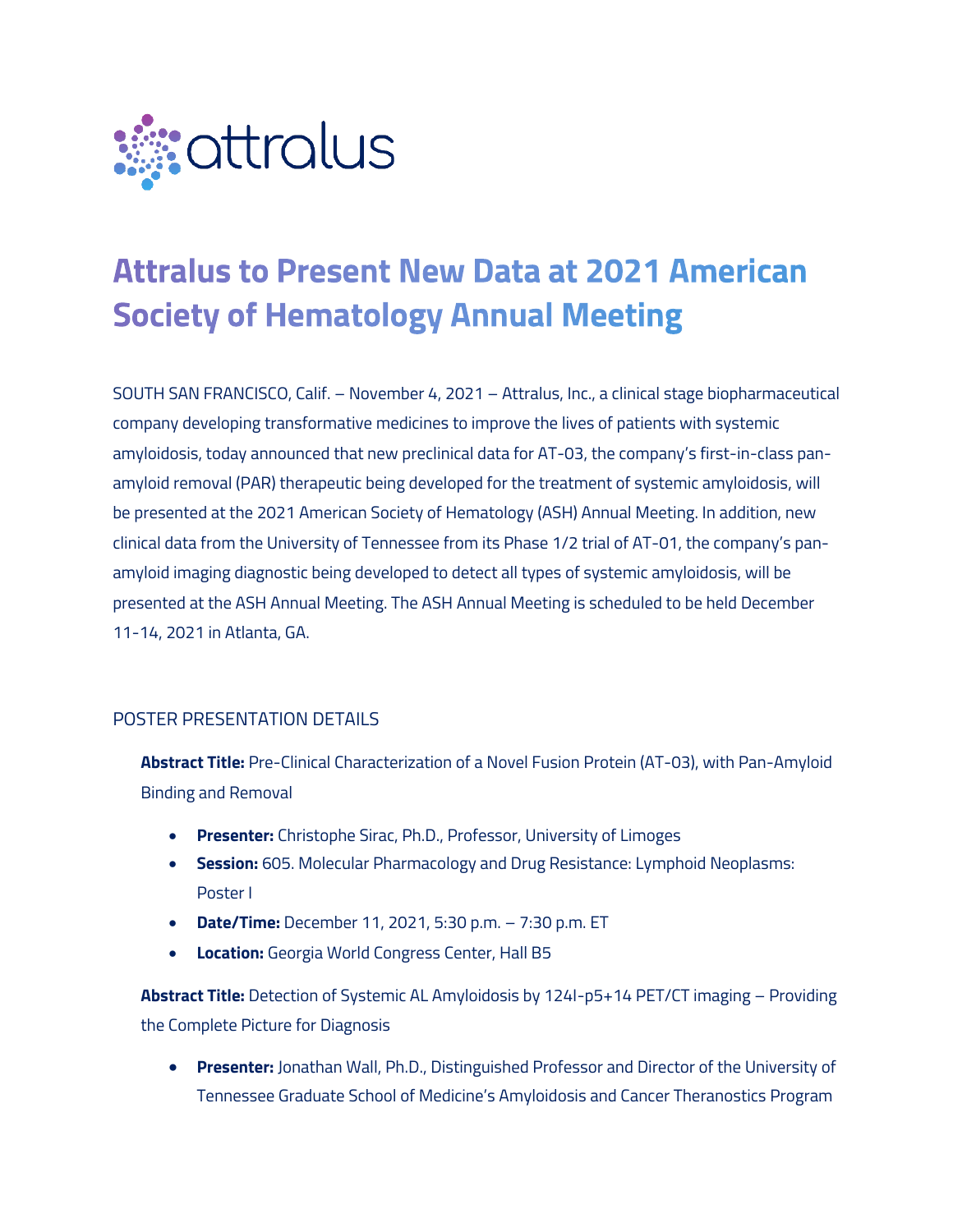- **Session:** 803. Emerging Diagnostic Tools and Techniques: Poster II
- **Date/Time:** December 12, 2021, 6:00 p.m. 8:00 p.m. ET
- **Location:** Georgia World Congress Center, Hall B5

# *For additional information, please visit the ASH Annual Meeting website.*

"Systemic amyloidosis affects more than 500,000 patients globally, and it is estimated that more than 80 percent of patients with systemic amyloidosis remain undiagnosed," said Gregory Bell, M.D., Chief Medical Officer of Attralus. "Attralus is developing the first and only therapies with pan-amyloid removal technology for the treatment of patients across all stages of disease, as well as a noninvasive, pan-amyloid, imaging diagnostic designed to detect all types of systemic amyloidosis. We look forward to the presentation of these encouraging new data from our AT-03 preclinical studies, and from Dr. Jonathan Wall's Phase 1/2 trial for AT-01, at the ASH Annual Meeting."

## **About AT-01 Pan-Amyloid Diagnostic**

AT-01 utilizes the company's pan-amyloid binding peptide as an amyloid-specific radiotracer to image all types of systemic amyloidosis through PET/CT imaging. In initial clinical trials, AT-01 has been shown to detect multiple types of amyloid deposits, including AL and ATTR, in major organs such as the heart, kidney, liver and spleen. Attralus obtained exclusive rights to commercialize AT-01 under a commercial license agreement with University of Tennessee Research Foundation.

#### **About AT-03 PAR Therapeutic**

AT-03 is a fusion of the company's PAR-SAP (Serum Amyloid Protein) technology with a single-chain Fc. The PAR-SAP component mediates binding to all types of amyloid deposits, and the single-chain Fc stimulates the immune system to remove amyloid deposits that are bound by AT-03. Attralus obtained exclusive rights to develop, manufacture and commercialize AT-03 under license agreements with University of Limoges.

#### **About Systemic Amyloidosis**

Systemic amyloidosis encompasses a diverse group of rare diseases that occur due to accumulation of toxic amyloid deposits in tissues and organs, a consequence of aberrant protein misfolding events. These diseases are progressive, debilitating and often fatal. Systemic amyloidosis is significantly underdiagnosed due to low awareness, lack of specific symptoms, and no current disease-specific diagnostics. The two most common forms of systemic amyloidosis are immunoglobulin light-chain